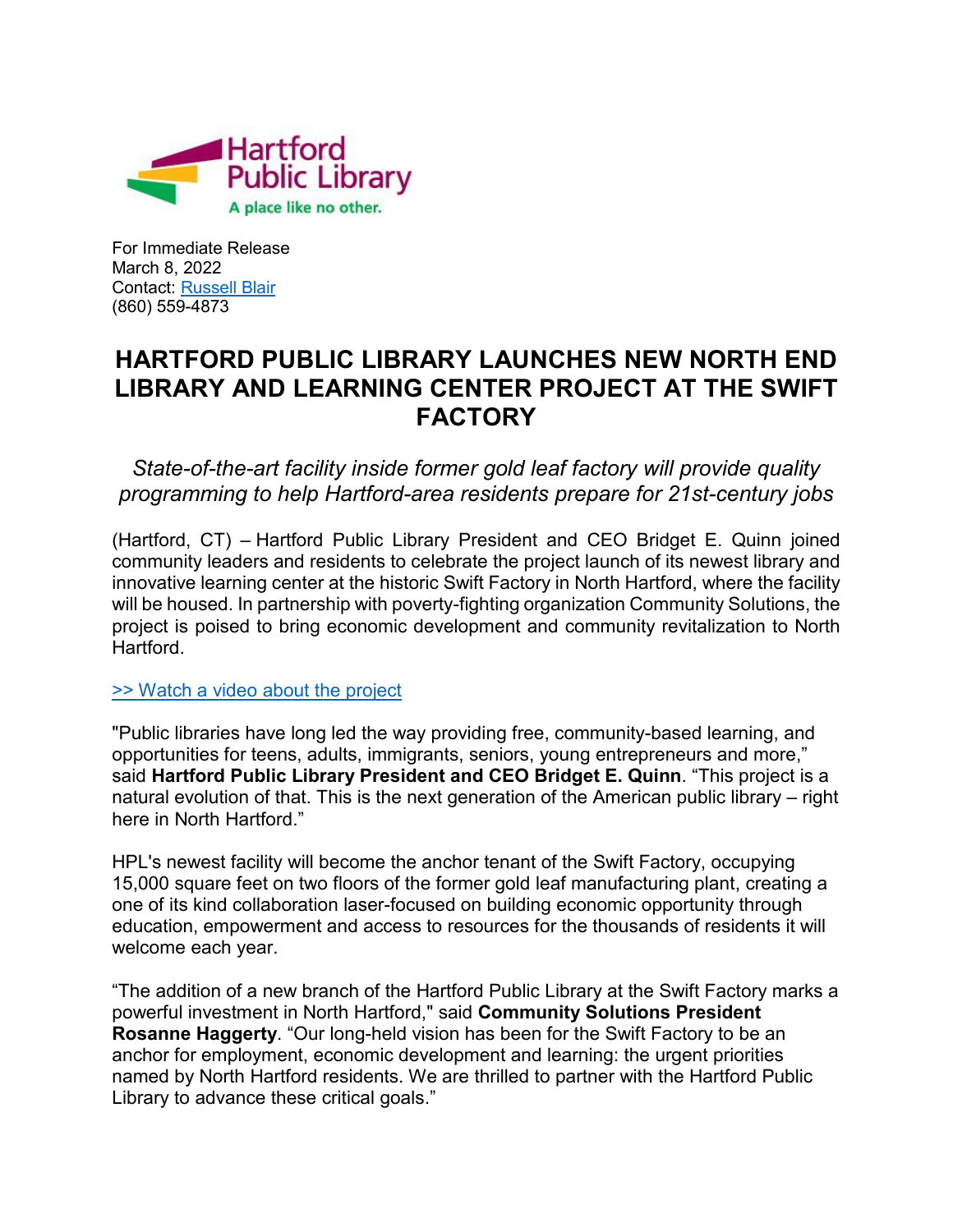The facility will include an intake office, two 25-seat classrooms, a 1,400-square-foot fully networked computer lab and a light manufacturing simulation lab, in addition to a full-service library.

"The new North End Library and Learning Center at the Swift Factory will impact the lives of North Hartford residents, who for generations have struggled economically," said **Hartford Public Library board member and North Hartford Resident Steven M. Harris**. "This facility will help support our families with educational resources and social services as well as prepare our young people for 21st century family-sustaining jobs and I am honored to celebrate the City of Hartford's bright new future."

A plethora of services will be offered to North Hartford residents to serve as a multigenerational hub for education, career training and skills building. Some of the services will include:

- Entrepreneurial and small business classes.
- Technology training in a dedicated computer lab space.
- Citizenship classes and legal services.
- GED and pre-GED classes; ESL and English Language Learning; financial literacy.
- Certifications in ServSafe Food Handling and ServSafe Food Managers in collaboration with the National Restaurant Association.
- Light manufacturing such as welding, specific equipment training (such as mills and lathes), Certified Production Technician and Certified Logistics Technician.

"A year ago, we pledged to make the Swift Factory the new home for the Hartford Public Library's new Northeast neighborhood branch, and today we're taking another big step toward making it happen," said **Hartford Mayor Luke Bronin**. "The funding is in place, the space is ready, and we want to make sure that the community is part of designing a beautiful, welcoming, world-class learning space. And one of the best parts of building the library branch here is that it will be just down the hall from the makers, creators, chefs, and business owners who have turned the Swift Factory back into an engine of economic growth — and who can inspire the next generation of entrepreneurs."

The anticipated total cost to open the facility is \$8 million; funded by a combination of public and private funding, including a significant \$5.5 million investment by the City of Hartford. The overall redevelopment of the Swift Factory represents a \$41 million investment in North Hartford. Construction is expected to be completed within 18 months; with a target groundbreaking in the fall of 2022.